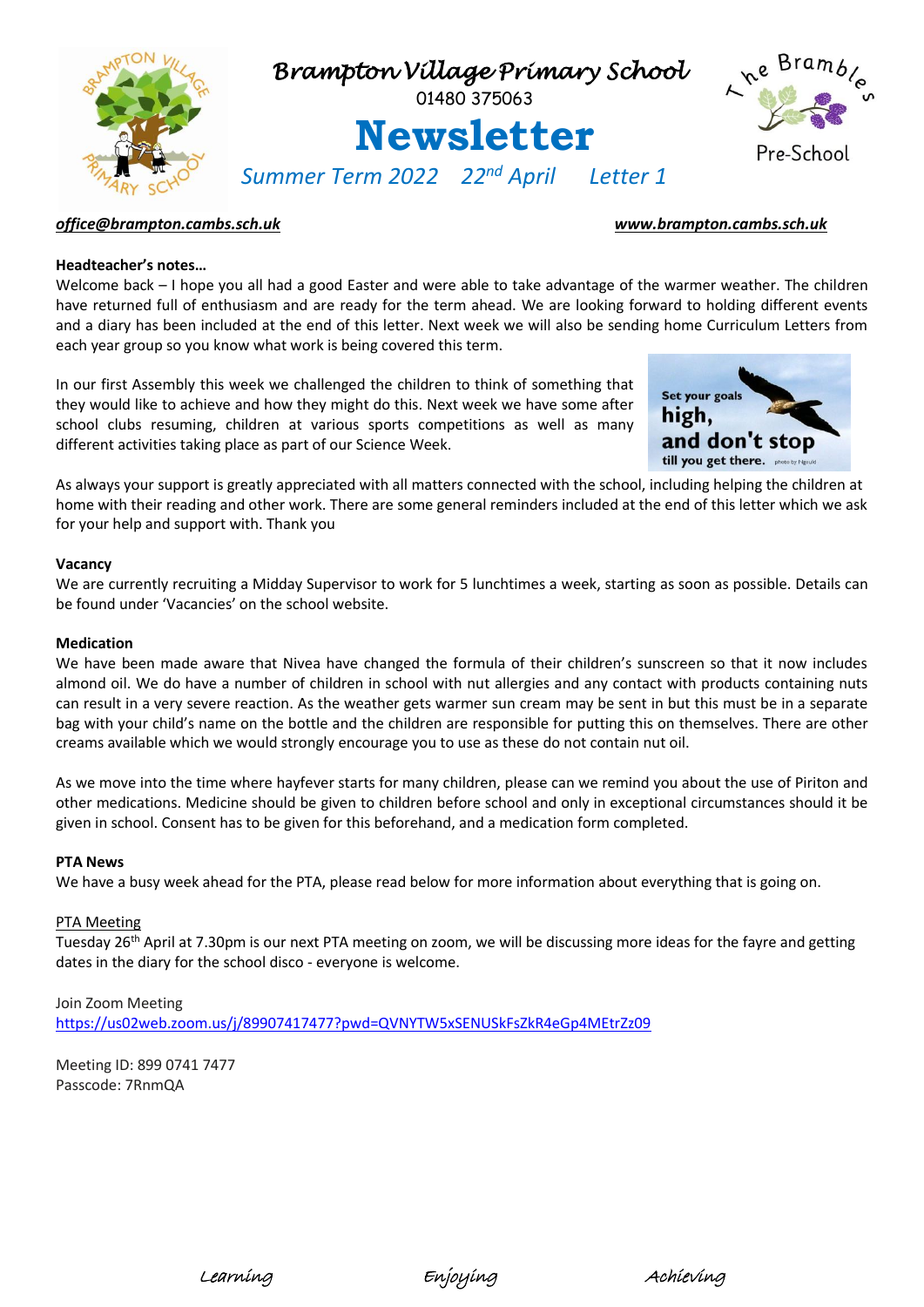# [Join our Cloud HD Video Meeting](https://us02web.zoom.us/j/89907417477?pwd=QVNYTW5xSENUSkFsZkR4eGp4MEtrZz09)

Zoom is the leader in modern enterprise video communications, with an easy, reliable cloud platform for video and audio conferencing, chat, and webinars across mobile, desktop, and room systems. Zoom Rooms is the original software-based conference room solution used around the world in board, conference, huddle, and training rooms, as well as executive offices and classrooms. Founded in 2011, Zoom helps businesses and organizations bring their teams together in a frictionless environment to get more done. Zoom is a publicly traded company headquartered in San Jose, CA.

us02web.zoom.us

## Bag2School

Final weekend for a spring clear out to get some bags ready for the next Bag2School collection on Wednesday 27th April. Please bring your bags to the school before 9am and put by the railings on the corner outside kid's club. You may take your bags down the night before.

## Platinum Jubilee Orders

Thank you for the orders that have already been placed for the Platinum Jubilee products. You have until Saturday 30th April to make your order and the products will be delivered to school before the Jubilee.

## Cake Friday

Friday 29th April will be the first 'Cake Friday' for a couple of years and for a number of you it will be your first one!

For this time, we will be asking for cake donations (please no nuts) from Brambles, Year 1, Year 3 and Year 5. Parents of children in these year groups please send your child to school on the morning of Friday 29th April with either homemade or shop-bought cupcakes, tray bakes or slices to their classrooms.

Please remember to label any containers that you would like back with your child's name and class and you can collect them from the school office the following Monday morning.

Everyone is welcome at the cake sale, which will take place in the KS1 hall from 3pm, please access the hall through the office reception where there will be signs guiding the way. Cakes will be sold for 50p each or three for £1. All proceeds are going towards the £6,000+ needed for KS1 playground improvements.

In order for this event to run smoothly we still need volunteers to be behind the tables selling the cakes. Please can you log into the sign up below to help us out. We are able to organise for your children to be brought over to the hall so that you do not need to wait for them on the playground if that helps.

#### <https://www.signupgenius.com/go/30E0B4CADA82AA2FB6-cake>

Many thanks, PTA Team

## **What's On Next Week:**

| Monday 25 <sup>th</sup> April    | Science Week                         |
|----------------------------------|--------------------------------------|
|                                  | HSSP Y2 Parachute/Multi-Skills Club  |
| Tuesday 26 <sup>th</sup> April   | <b>Netball Tournament</b>            |
|                                  | HSSP Y3/Y4 Orienteering Club         |
|                                  | Amy's Acro                           |
|                                  | PTA meeting 7.30pm                   |
| Wednesday 27 <sup>th</sup> April | HSSP Y1 Parachute/ Multi-Skills Club |
| Thursday 28 <sup>th</sup> April  | <b>Cross Country Tournament</b>      |
|                                  | Y5 RSE meeting 5.30pm                |
|                                  | HSSP Y5/ Y6 Cricket Club             |
| Friday 29 <sup>th</sup> April    | Y3 swimming                          |
|                                  | Cake Friday                          |

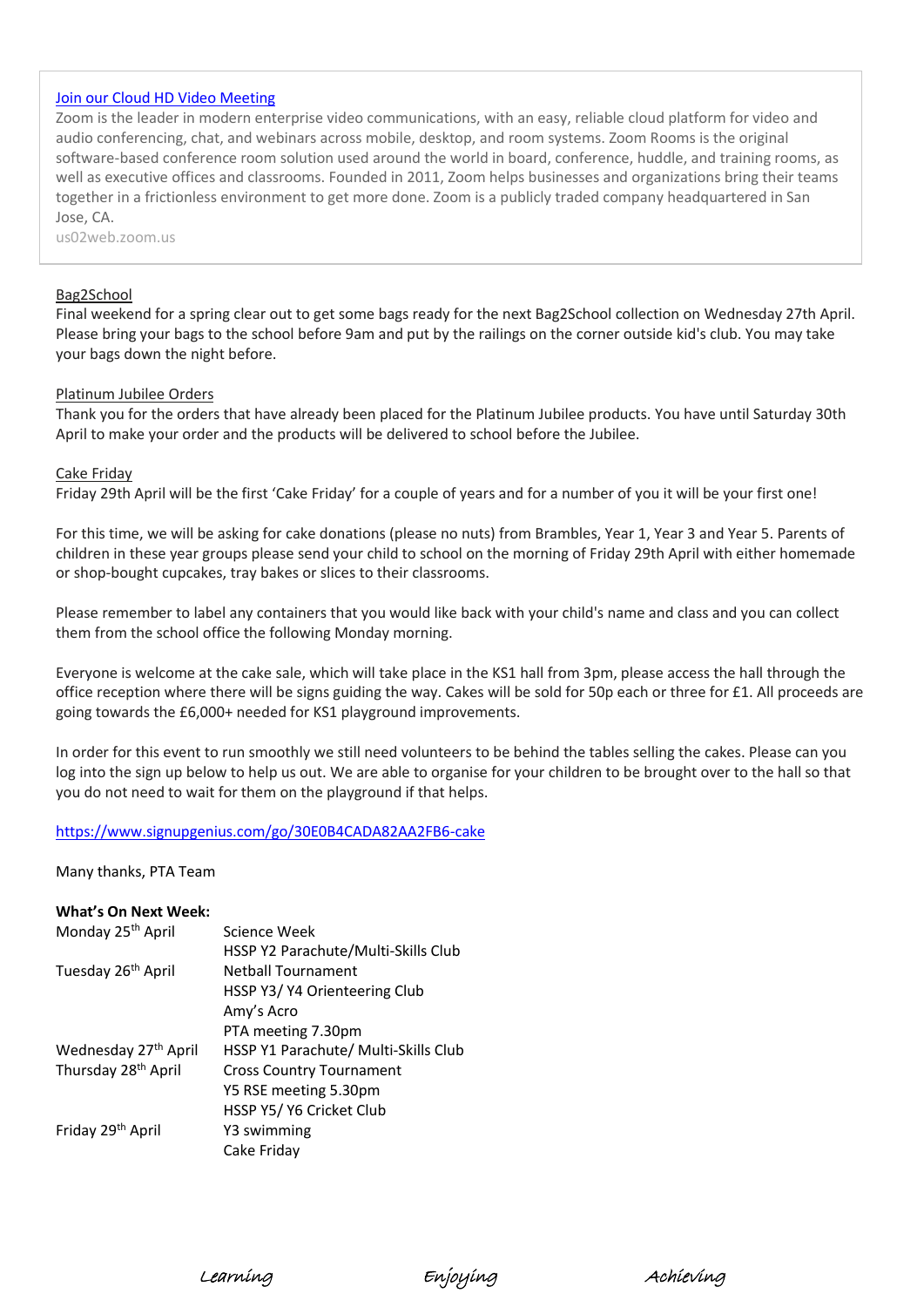| <b>Summer Term 2022</b>                     |                        |                                                |
|---------------------------------------------|------------------------|------------------------------------------------|
| More dates and details to come              |                        |                                                |
| <b>April</b>                                | $w/b$ 22 $nd$          | Curriculum Letters home                        |
|                                             | 26 <sup>th</sup>       | <b>Netball Tournament</b>                      |
|                                             | 28 <sup>th</sup>       | Y5 RSE meeting                                 |
|                                             |                        | <b>Cross Country Tournament</b>                |
|                                             | 29 <sup>th</sup>       | Y3 swimming starts                             |
| May                                         | 5 <sup>th</sup>        | Y5 Maths Challenge                             |
|                                             |                        | Governing Body meeting                         |
|                                             | $w/b$ 9 <sup>th</sup>  | <b>KS2 SATs week</b>                           |
|                                             | 17 <sup>th</sup>       | Class Photographs                              |
|                                             | $18^{th} - 20^{th}$    | Y4 Grafham visit                               |
|                                             | 20 <sup>th</sup>       | Y5 Planetarium visit (in school)               |
|                                             | 27 <sup>th</sup>       | Red/White/Blue non-uniform day                 |
|                                             |                        | Family Picnic for Platinum Jubilee             |
| $30th$ May - 3 <sup>rd</sup> June Half Term |                        |                                                |
| June                                        | 6 <sup>th</sup>        | School closed - training day                   |
|                                             | $7^{th} - 11^{th}$     | Y1 Phonics Check week                          |
|                                             | 7 <sup>th</sup>        | Reception (September 2022) meeting for Parents |
|                                             | gth                    | <b>Rotary Quiz</b>                             |
|                                             | $w/b$ 13 <sup>th</sup> | <b>Y4 Multiplication Check</b>                 |
|                                             | $13^{th} - 17^{th}$    | Y6 Residential visit                           |
|                                             | 18 <sup>th</sup>       | <b>PTA Summer Fair</b>                         |
|                                             | 23 <sup>rd</sup>       | Y4 London Trip                                 |
|                                             | 27 <sup>th</sup>       | Sports Day week (dates to be confirmed)        |
| July                                        | 11 <sup>th</sup>       | Governing Body meeting                         |
|                                             | 20 <sup>th</sup>       | Y6 Leaver's Evening                            |
|                                             | 21 <sup>st</sup>       | Last day of term                               |

# **Some reminders:**

The School Day The doors open at **8.45am** which is when the children then go into their classrooms, ready for lessons to begin at **8.55am**. The doors close at **8.55am** which is when the internal bells sound.

> Please can we also ask for your support in ensuring that the children do not play on the play equipment before or after school – thank you.

Uniform reminders The children should wear their PE kits to school on PE days and on all other days are to wear school uniform Please be prepared for all weathers.

> At all times the children should wear sensible, appropriate shoes, no jewellery, except for watches and stud earrings, no make-up or accessories

PE kits:

- white round-necked T-shirt (football tops must not be worn)
- blue/black shorts
- for outdoors school sweatshirts (no hoodies) and dark blue/black jogging trousers should be worn
- pierced earrings must be removed for PE and long hair must be tied back for PE and games

Please remember that all clothes should be clearly labelled with your child's name.

When the weather warms up please help us by sending your child to school with a named hat and water bottle (no fruit juice or squash). Please do not send in sunglasses.

Parking Please remember to park with consideration for other road users and local residents. The school car parks are not to be used unless permission has been given.

Learning Enjoying Achieving